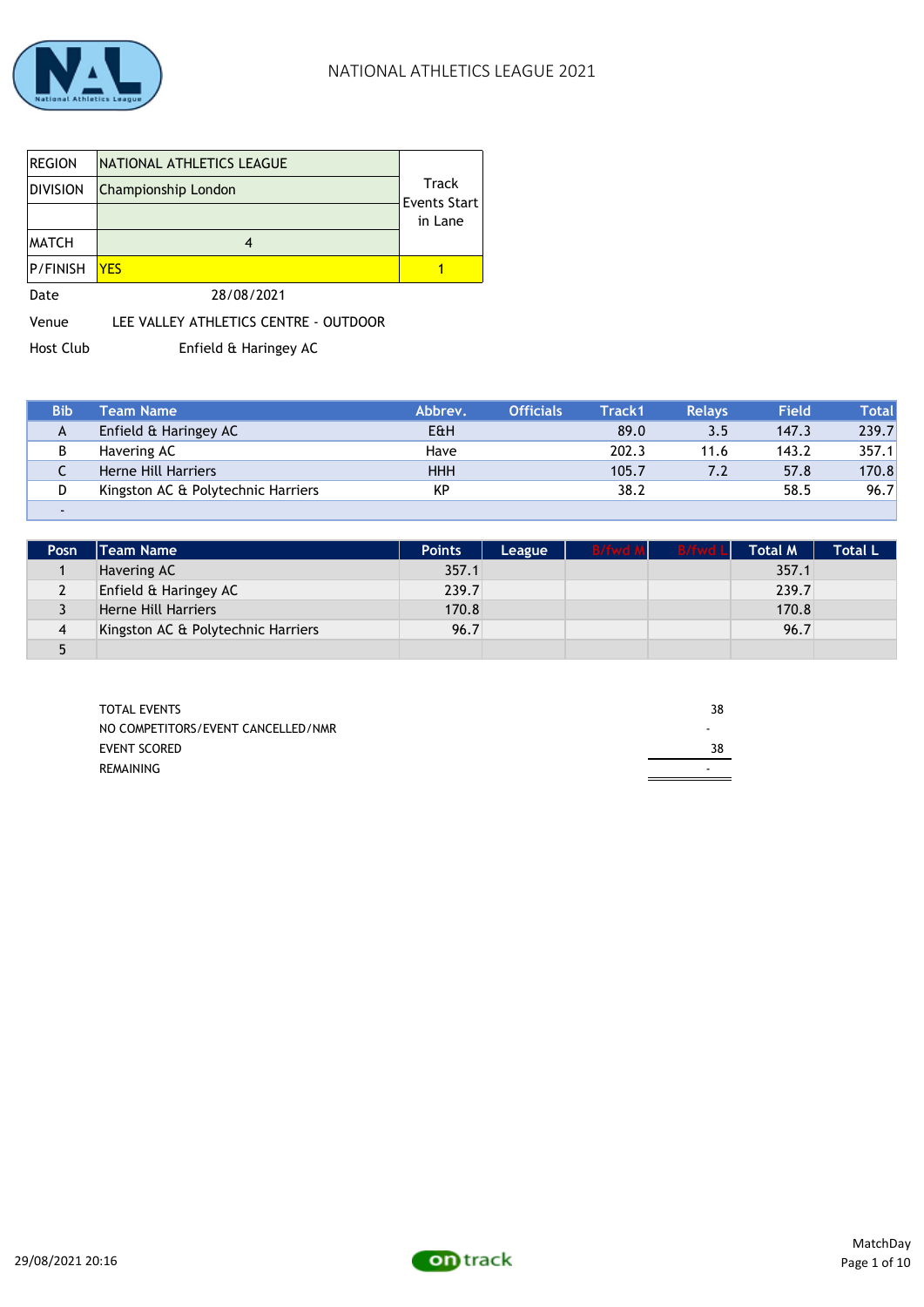

| 100m Men A  |    |                            | Wind       | 2.9      | 100m Men B   |   |                           | Wind       | 3.6              |
|-------------|----|----------------------------|------------|----------|--------------|---|---------------------------|------------|------------------|
| Posn        |    | No. Athlete                | Club       | Perf     | Posn         |   | No. Athlete               | Club       | Perf             |
| 1           | D  | Thomas WHITE (U20)         | KP         | 11.06    | 1            |   | BX Ronnie ADOMA (U17)     | Have NS    | 10.89            |
| 2           | A  | Gilbert QUAYE (U20)        | E&H        | 11.27    | 2            |   | DD Matheus LEMES (U20)    | KP         | 11.11            |
| 3           | C  | Andris THORPE (U20)        | <b>HHH</b> | 11.38    | 3            |   | BB Michael OKORO (U20)    | Have       | 11.28            |
| 4           | В  | Karl TUCKER                | Have       | 11.38    | 4            |   | AA Oliver ADNITT (U20)    | E&H        | 11.30            |
| 5           |    |                            |            |          | 5            |   | CC Nathan LATIGO (U20)    | <b>HHH</b> | 11.65            |
| 6           |    |                            |            |          | 6            |   | CX Denzel BOYE (U20)      | HHH NS     | 12.44            |
| 200m Men A  |    |                            | Wind       | 5.0      | 200m Men B   |   |                           | Wind       | 3.7              |
|             |    | Posn No. Athlete           | Club       | Perf     | Posn         |   | No. Athlete               | Club       | Perf             |
| 1           | D  | Matheus LEMES (U20)        | KP         | 22.35    | 1            |   | BB Ronnie ADOMA (U17)     | Have       | 22.30            |
| 2           | C  | Isaac OGUNLADE             | <b>HHH</b> | 22.58    | 2            |   | CC Nathan LATIGO (U20)    | <b>HHH</b> | 23.27            |
| 3           | A  | Gilbert QUAYE (U20)        | E&H        | 22.68    | 3            |   | CX Andris THORPE (U20)    | HHH NS     | 23.35            |
| 4           | B  | Akeem AKINTOKUN            | Have       | 22.88    | 4            |   | BX Louis BERRETT (U20)    | Have NS    | 24.78            |
| 5           |    |                            |            |          | 5            | D | Matheus LEMES (U20)       | KP         | 25.52            |
| 6           |    |                            |            |          | 6            |   |                           |            |                  |
| 400m Men A  |    |                            |            |          | 400m Men B   |   |                           |            |                  |
| Posn        |    | No. Athlete                | Club       | Perf     | Posn         |   | No. Athlete               | Club       | Perf             |
| 1           | A  | Callum DODDS               | E&H        | 48.27    | 1            |   |                           |            |                  |
| 2           | В  | Matthew AGNIMEL            | Have       | 49.75    | 2            |   |                           |            |                  |
| 3           | BB | Jacob BLANC (U17)          | Have       | 53.53    | 3            |   |                           |            |                  |
| 4           |    | AA Joshua STERLING         | E&H        | 53.96    | 4            |   |                           |            |                  |
| 5           |    |                            |            |          | 5            |   |                           |            |                  |
| 6           |    |                            |            |          | 6            |   |                           |            |                  |
| 800m Men A  |    |                            |            |          | 800m Men B   |   |                           |            |                  |
| Posn        |    | No. Athlete                | Club       | Perf     |              |   | Posn No. Athlete          | Club       | Perf             |
| 1           |    | <b>BB</b> Ben DAVIS        | Have       | 01:58.64 | 1            |   |                           |            |                  |
| 2           | В  | Dan PETERS (U17)           | Have       | 01:59.19 | 2            |   |                           |            |                  |
| 3           | A  | Semi MOKENEN (U20)         | E&H        | 01:59.55 | 3            |   |                           |            |                  |
| 4           |    | BX Louis BERRETT (U20)     | Have NS    | 02:03.22 | 4            |   |                           |            |                  |
| 5           |    | C Adam WESTBURY            | HHH        | 02:08.13 | 5            |   |                           |            |                  |
| 6           |    | CC David AISA MILLER (U17) | <b>HHH</b> | 02:17.31 | 6            |   |                           |            |                  |
| 1500m Men A |    |                            |            |          | 1500m Men B  |   |                           |            |                  |
| Posn        |    | No. Athlete                | Club       | Perf     | Posn         |   | No. Athlete               | Club       | Perf             |
| 1           | B  | <b>Grant TWIST</b>         | Have       | 04:04.67 | $\mathbf{1}$ |   | BB Alex FORD (U20)        | Have       | 04:10.59         |
| 2           | A  | <b>Thomas CURSLEY</b>      | E&H        | 04:18.74 | 2            |   | BX Kieran O'HARA          |            | Have NS 04:13.52 |
| 3           |    | C Simon COOMBES            | <b>HHH</b> | 04:22.04 | 3            |   | CC Robin BEBBINGTON (U17) | <b>HHH</b> | 04:25.33         |
| 4           |    |                            |            |          | 4            |   |                           |            |                  |
| 5           |    |                            |            |          | 5            |   |                           |            |                  |

 $\epsilon$  6

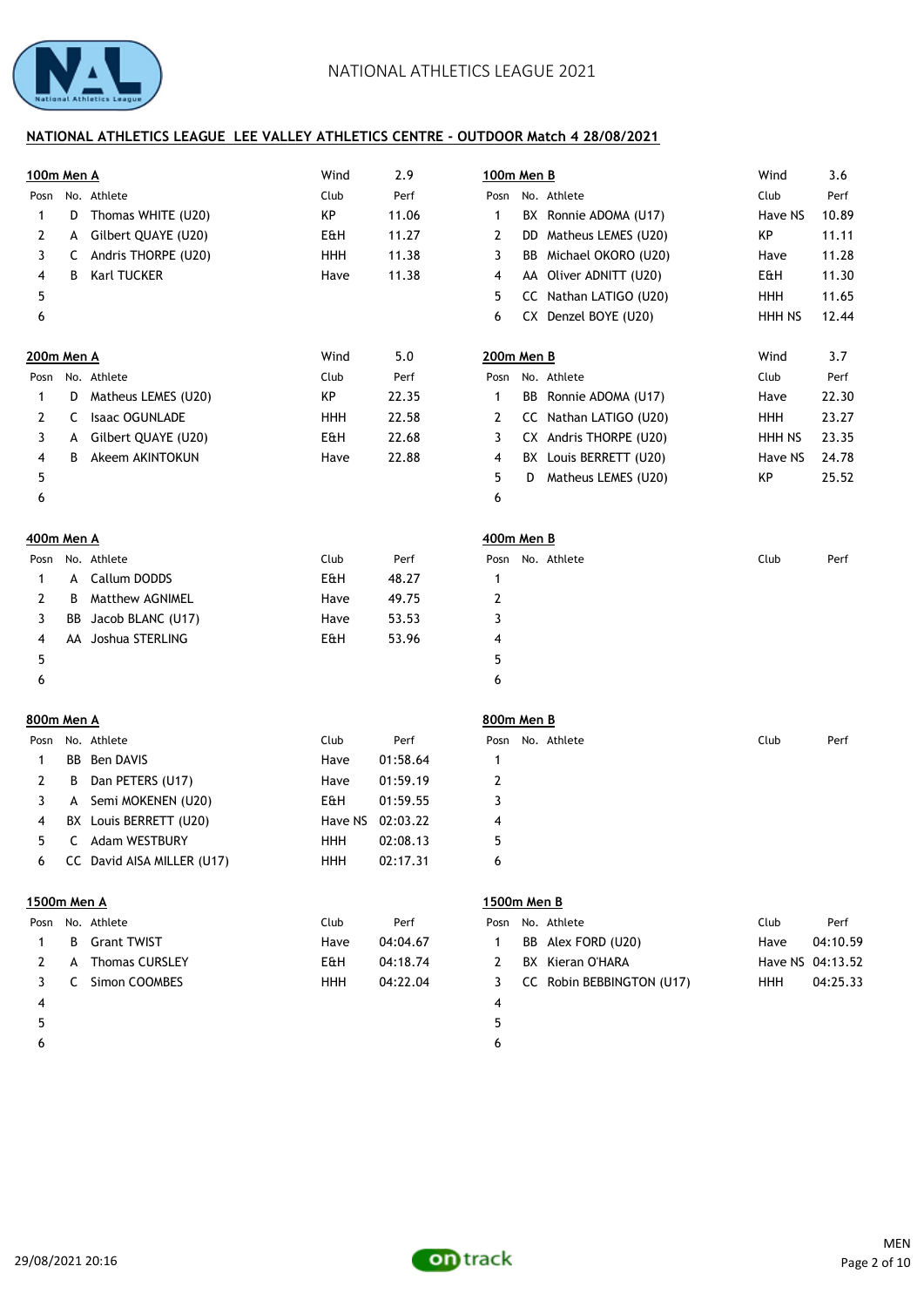

| <b>5000m Men A</b> |   |                        |      |          |                  | 5000m Men B             |      |          |
|--------------------|---|------------------------|------|----------|------------------|-------------------------|------|----------|
|                    |   | Posn No. Athlete       | Club | Perf     |                  | Posn No. Athlete        | Club | Perf     |
| $\mathbf{1}$       | В | James CONNOR           | Have | 15:09.20 | $\mathbf{1}$     | <b>BB</b> James STEWART | Have | 15:51.19 |
| 2                  |   | CC Jeff CUNNINGHAM     | HHH  | 16:33.40 | $\overline{2}$   | C Simon COOMBES         | HHH  | 16:54.73 |
| 3                  |   | A Constantinos TIMINIS | E&H  | 17:12.60 | 3                |                         |      |          |
| 4                  |   |                        |      |          | 4                |                         |      |          |
| 5                  |   |                        |      |          | 5                |                         |      |          |
| 6                  |   |                        |      |          | 6                |                         |      |          |
|                    |   | 3000m S/Chase Men A    |      |          |                  | 3000m S/Chase Men B     |      |          |
| Posn               |   | No. Athlete            | Club | Perf     |                  | Posn No. Athlete        | Club | Perf     |
| 1                  | B | Robert WARNER          | Have | 10:03.34 | 1                |                         |      |          |
| 2                  |   | C Jeff CUNNINGHAM      | HHH  | 10:53.56 | $\boldsymbol{2}$ |                         |      |          |
| 3                  |   |                        |      |          | 3                |                         |      |          |
| 4                  |   |                        |      |          | 4                |                         |      |          |
| 5                  |   |                        |      |          | 5                |                         |      |          |
| 6                  |   |                        |      |          | 6                |                         |      |          |
|                    |   |                        |      |          |                  |                         |      |          |
|                    |   | 400m Hurdles Men A     |      |          |                  | 400m Hurdles Men B      |      |          |
| Posn               |   | No. Athlete            | Club | Perf     |                  | Posn No. Athlete        | Club | Perf     |
| $\mathbf{1}$       | C | <b>Isaac OGUNLADE</b>  | HHH  | 54.56    | $\mathbf{1}$     |                         |      |          |
| 2                  | A | Miles SIZER            | E&H  | 57.54    | $\overline{2}$   |                         |      |          |
| 3                  | В | Adam MCCARTHY          | Have | 61.01    | 3                |                         |      |          |
| 4                  | D | Chris HALL             | KP   | 61.96    | 4                |                         |      |          |
| 5                  |   |                        |      |          | 5                |                         |      |          |
| 6                  |   |                        |      |          | 6                |                         |      |          |
|                    |   | 110m Hurdles Men A     | Wind | 4.3      |                  | 110m Hurdles Men B      |      |          |
| Posn               |   | No. Athlete            | Club | Perf     |                  | Posn No. Athlete        | Club | Perf     |
| $\mathbf{1}$       | B | Karl TUCKER            | Have | 16.05    | $\mathbf{1}$     |                         |      |          |
| 2                  | D | <b>Chris HALL</b>      | KP   | 17.19    | $\boldsymbol{2}$ |                         |      |          |
| 3                  |   | BB Luke WILLIAMS       | Have | 19.65    | 3                |                         |      |          |
|                    |   |                        |      |          |                  |                         |      |          |
| 4                  |   |                        |      |          | 4                |                         |      |          |
| 5                  |   |                        |      |          | 5                |                         |      |          |
| 6                  |   |                        |      |          | 6                |                         |      |          |
|                    |   | 100m NS Men A          | Wind |          |                  | 100m NS Men B           | Wind |          |
|                    |   | Posn No. Athlete       | Club | Perf     |                  | Posn No. Athlete        | Club | Perf     |
| $\mathbf{1}$       |   |                        |      |          | $\mathbf{1}$     |                         |      |          |
| $\overline{2}$     |   |                        |      |          | $\boldsymbol{2}$ |                         |      |          |
| 3                  |   |                        |      |          | 3                |                         |      |          |
| 4                  |   |                        |      |          | 4                |                         |      |          |
| 5                  |   |                        |      |          | 5                |                         |      |          |
| 6                  |   |                        |      |          | 6                |                         |      |          |
| $\overline{7}$     |   |                        |      |          | 7                |                         |      |          |
| 8                  |   |                        |      |          | 8                |                         |      |          |
|                    |   |                        |      |          |                  |                         |      |          |

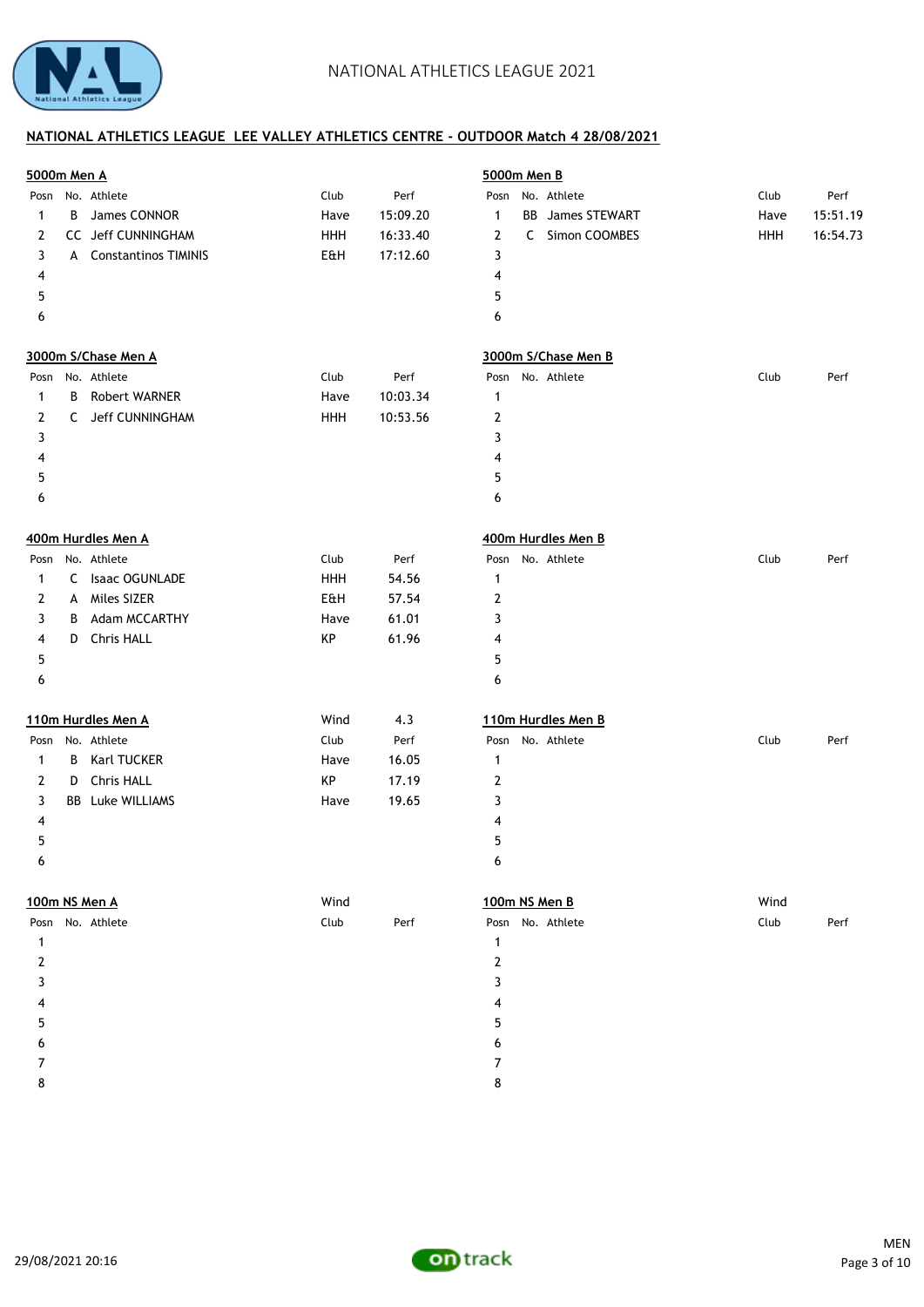

|      | Long Jump Men A |                                |            |      |     |      | Long Jump Men B |                        |            |      |     |  |  |
|------|-----------------|--------------------------------|------------|------|-----|------|-----------------|------------------------|------------|------|-----|--|--|
| Posn |                 | Bib Athlete                    | Club       | Perf |     | Posn |                 | Bib Athlete            | Club       | Perf |     |  |  |
| 1    | A               | Oliver ADNITT (U20)            | E&H        | 6.52 | 2.1 | 1    | BB              | Joe APPIAH             | Have       | 5.87 | 2.4 |  |  |
| 2    | D               | Benjamin SOPTA-SHELDRAKE (U20) | KP         | 6.52 | 2.4 | 2    | cc              | Dante CLARKE (U17)     | <b>HHH</b> | 5.83 | 1.9 |  |  |
| 3    | В               | Jacob BLANC (U17)              | Have       | 6.28 | 1.9 | 3    |                 |                        |            |      |     |  |  |
| 4    | C               | Ignatius ABEBRESE (U20)        | <b>HHH</b> | 6.06 | 4.4 | 4    |                 |                        |            |      |     |  |  |
| 5    |                 |                                |            |      |     | 5    |                 |                        |            |      |     |  |  |
| 6    |                 |                                |            |      |     | 6    |                 |                        |            |      |     |  |  |
|      |                 | High Jump Men A                |            |      |     |      |                 | High Jump Men B        |            |      |     |  |  |
| Posn |                 | Bib Athlete                    | Club       | Perf |     | Posn |                 | Bib Athlete            | Club       | Perf |     |  |  |
| 1    | A               | Oliver ADNITT (U20)            | E&H        | 1.80 |     | 1    |                 | AA Devontae WEBB (U17) | E&H        | 1.80 |     |  |  |
| 2    | cc              | Dante CLARKE (U17)             | <b>HHH</b> | 1.80 |     | 2    | B               | Bradley JAMES (U20)    | Have       | 1.60 |     |  |  |
| 3    | D               | Benjamin SOPTA-SHELDRAKE (U20) | KP         | 1.70 |     |      |                 |                        |            |      |     |  |  |
| 4    | <b>BB</b>       | Joe APPIAH                     | Have       | 1.60 |     |      |                 |                        |            |      |     |  |  |
|      |                 |                                |            |      |     |      |                 |                        |            |      |     |  |  |
|      |                 | <b>Triple Jump Men A</b>       |            |      |     |      |                 | Triple Jump Men B      |            |      |     |  |  |
| Posn |                 | Bib Athlete                    | Club       | Perf |     | Posn |                 | Bib Athlete            | Club       | Perf |     |  |  |

| Posn |    | Bib Athlete             | Club       | Perf  |     | Posn |   | Bib Athlete      | Club | Perf  |     |
|------|----|-------------------------|------------|-------|-----|------|---|------------------|------|-------|-----|
|      | C  | Ignatius ABEBRESE (U20) | <b>HHH</b> | 14.15 | 3.6 | 1    | B | Luke WILLIAMS    | Have | 10.15 | 1.9 |
| 2    |    | <b>BB</b> Joe APPIAH    | Have       | 12.22 | 2.2 | 2    |   |                  |      |       |     |
| 3    | D. | <b>Chris HALL</b>       | KP         | 11.90 | 2.4 | 3    |   |                  |      |       |     |
| 4    |    |                         |            |       |     | 4    |   |                  |      |       |     |
| 5    |    |                         |            |       |     | 5    |   |                  |      |       |     |
| 6    |    |                         |            |       |     | 6    |   |                  |      |       |     |
|      |    | Pole Vault Men A        |            |       |     |      |   | Pole Vault Men B |      |       |     |
| Posn |    | Bib Athlete             | Club       | Perf  |     | Posn |   | Bib Athlete      | Club | Perf  |     |
|      |    | AA Glen MORRIS (U17)    | E&H        | 4.13  |     |      |   |                  |      |       |     |
|      | B  | Luke WILLIAMS           | Have       | 3.73  |     |      |   |                  |      |       |     |
| 3    | D  | <b>Bilen AHMET</b>      | KP         | 3.73  |     |      |   |                  |      |       |     |

| Shot Men A |   |                      |            |       | Shot Men B                                    |      |  |  |  |  |  |
|------------|---|----------------------|------------|-------|-----------------------------------------------|------|--|--|--|--|--|
| Posn       |   | Bib Athlete          | Club       | Perf  | Club<br>Bib Athlete<br>Posn                   | Perf |  |  |  |  |  |
|            | D | Nick OWEN            | KP         | 13.33 | <b>E&amp;H</b><br><b>Stewart MAXWELL</b><br>A | 8.28 |  |  |  |  |  |
|            |   | AA Piotr MIKOLAJCZAK | E&H        | 12.28 |                                               |      |  |  |  |  |  |
|            | B | Duane JIBUNOH        | Have       | 12.14 |                                               |      |  |  |  |  |  |
| 4          |   | Nnaemeka ANYAMELE    | <b>HHH</b> | 9.01  | 4                                             |      |  |  |  |  |  |
|            |   |                      |            |       | 5                                             |      |  |  |  |  |  |
|            |   |                      |            |       | b                                             |      |  |  |  |  |  |

| ٦ |  |
|---|--|

# **Shot Men B**

| Posn           | Bib Athlete       | Club           | Perf |
|----------------|-------------------|----------------|------|
| $\overline{1}$ | A Stewart MAXWELL | <b>E&amp;H</b> | 8.28 |
| 2              |                   |                |      |
| 3              |                   |                |      |
| 4              |                   |                |      |
| 5              |                   |                |      |
| 6              |                   |                |      |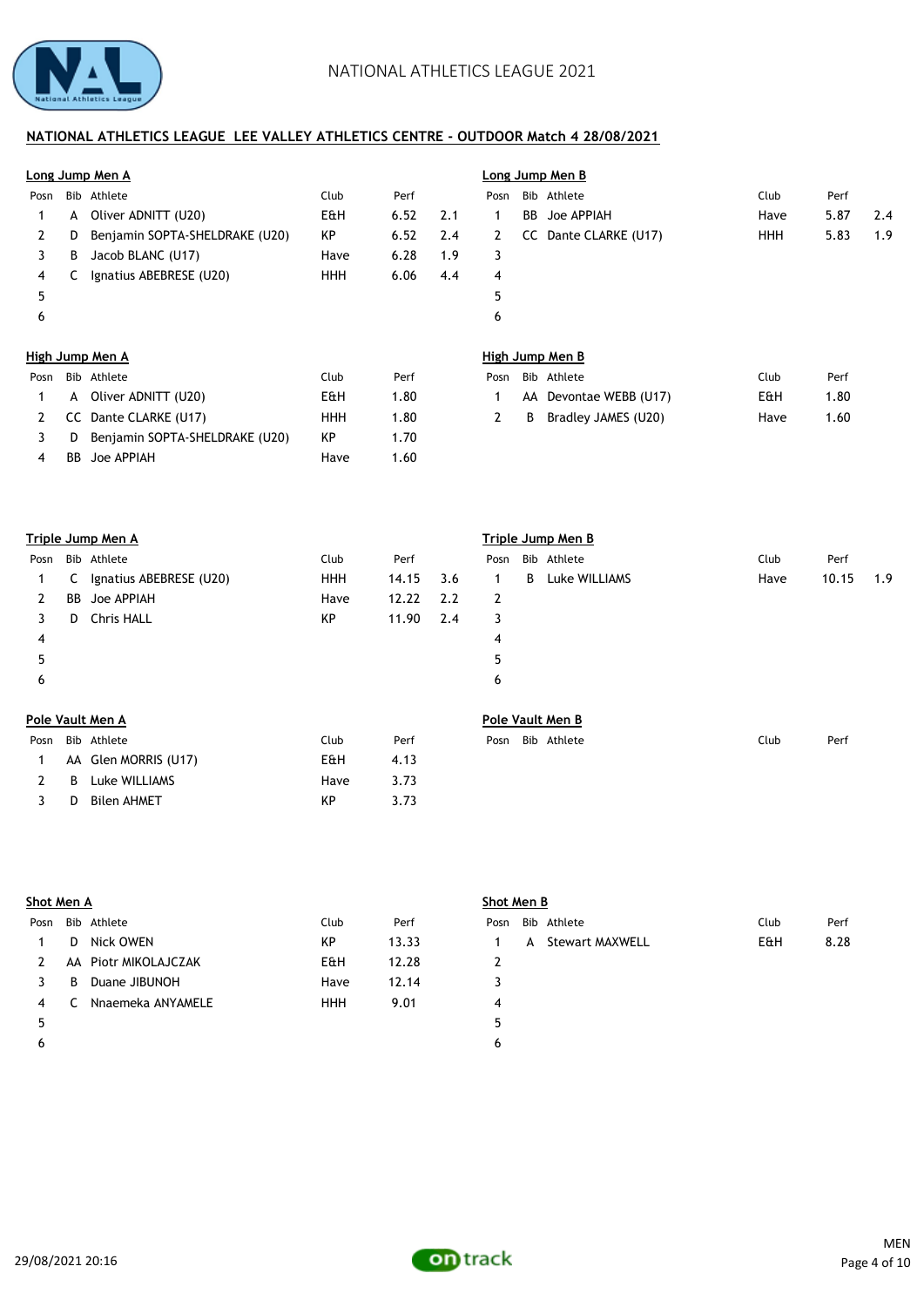

| Discus Men A  |                                                                                |                           |            |       | Discus Men B        |    |                         |            |       |
|---------------|--------------------------------------------------------------------------------|---------------------------|------------|-------|---------------------|----|-------------------------|------------|-------|
| Posn          |                                                                                | Bib Athlete               | Club       | Perf  | Posn                |    | Bib Athlete             | Club       | Perf  |
| 1             | B                                                                              | Duane JIBUNOH             | Have       | 43.70 | 1                   |    | AA Dalian RICHMOND      | E&H        | 27.27 |
| 2             | D                                                                              | <b>Nick OWEN</b>          | KP         | 36.81 | 2                   |    | <b>BB</b> Luke WILLIAMS | Have       | 18.66 |
| 3             | A                                                                              | Amir ZAREI                | E&H        | 35.76 | 3                   |    |                         |            |       |
| 4             | C                                                                              | Nnaemeka ANYAMELE         | <b>HHH</b> | 29.28 | 4                   |    |                         |            |       |
| 5             |                                                                                |                           |            |       | 5                   |    |                         |            |       |
| 6             |                                                                                |                           |            |       | 6                   |    |                         |            |       |
|               |                                                                                | <b>Hammer Men A</b>       |            |       | <b>Hammer Men B</b> |    |                         |            |       |
| Posn          |                                                                                | Bib Athlete               | Club       | Perf  | Posn                |    | Bib Athlete             | Club       | Perf  |
| 1             | D                                                                              | <b>Nick OWEN</b>          | KP         | 32.79 | $\mathbf{1}$        | A  | Sam MOYLAN              | E&H        | 21.33 |
| 2             | AA                                                                             | <b>Dalian RICHMOND</b>    | E&H        | 23.43 | 2                   | BB | Karl TUCKER             | Have       | 13.40 |
| 3             | B                                                                              | Duane JIBUNOH             | Have       | 20.76 | 3                   |    |                         |            |       |
| 4             |                                                                                |                           |            |       | 4                   |    |                         |            |       |
| 5             |                                                                                |                           |            |       | 5                   |    |                         |            |       |
| 6             |                                                                                |                           |            |       | 6                   |    |                         |            |       |
| Javelin Men A |                                                                                |                           |            |       | Javelin Men B       |    |                         |            |       |
| Posn          |                                                                                | Bib Athlete               | Club       | Perf  | Posn                |    | Bib Athlete             | Club       | Perf  |
| 1             | B                                                                              | Peter BRINTON-QUINN (U20) | Have       | 56.48 | $\mathbf{1}$        | BB | Duane JIBUNOH           | Have       | 45.19 |
| 2             |                                                                                | AA Michael PETRONE (U20)  | E&H        | 37.04 | 2                   | A  | <b>Stewart MAXWELL</b>  | E&H        | 33.86 |
| 3             |                                                                                | C Garth FRANCIS           | <b>HHH</b> | 28.29 | 3                   |    | CC Nnaemeka ANYAMELE    | <b>HHH</b> | 22.48 |
| 4             |                                                                                |                           |            |       | 4                   |    |                         |            |       |
| 5             |                                                                                |                           |            |       | 5                   |    |                         |            |       |
| 6             |                                                                                |                           |            |       | 6                   |    |                         |            |       |
|               |                                                                                | 4 x 100m Men A            |            |       |                     |    |                         |            |       |
| Posn          |                                                                                | No. Runners               |            |       |                     |    |                         |            | Perf  |
| 1             | C Dante CLARKE (U17) Nathan LATIGO (U20) Denzel BOYE (U20) Andris THORPE (U20) | <b>HHH</b>                | 48.73      |       |                     |    |                         |            |       |

2

- 3
- 4
- $5\,$
- $\epsilon$

# **4 x 400m Men A**

|  | Posn No. Runners                                                     |     | Perf     |
|--|----------------------------------------------------------------------|-----|----------|
|  | A Gilbert QUAYE (U20) Thomas CURSLEY Miles SIZER Oliver ADNITT (U20) | E&H | 03:43.37 |
|  |                                                                      |     |          |

- 
- 3
- 4
- $5\,$
- $\epsilon$

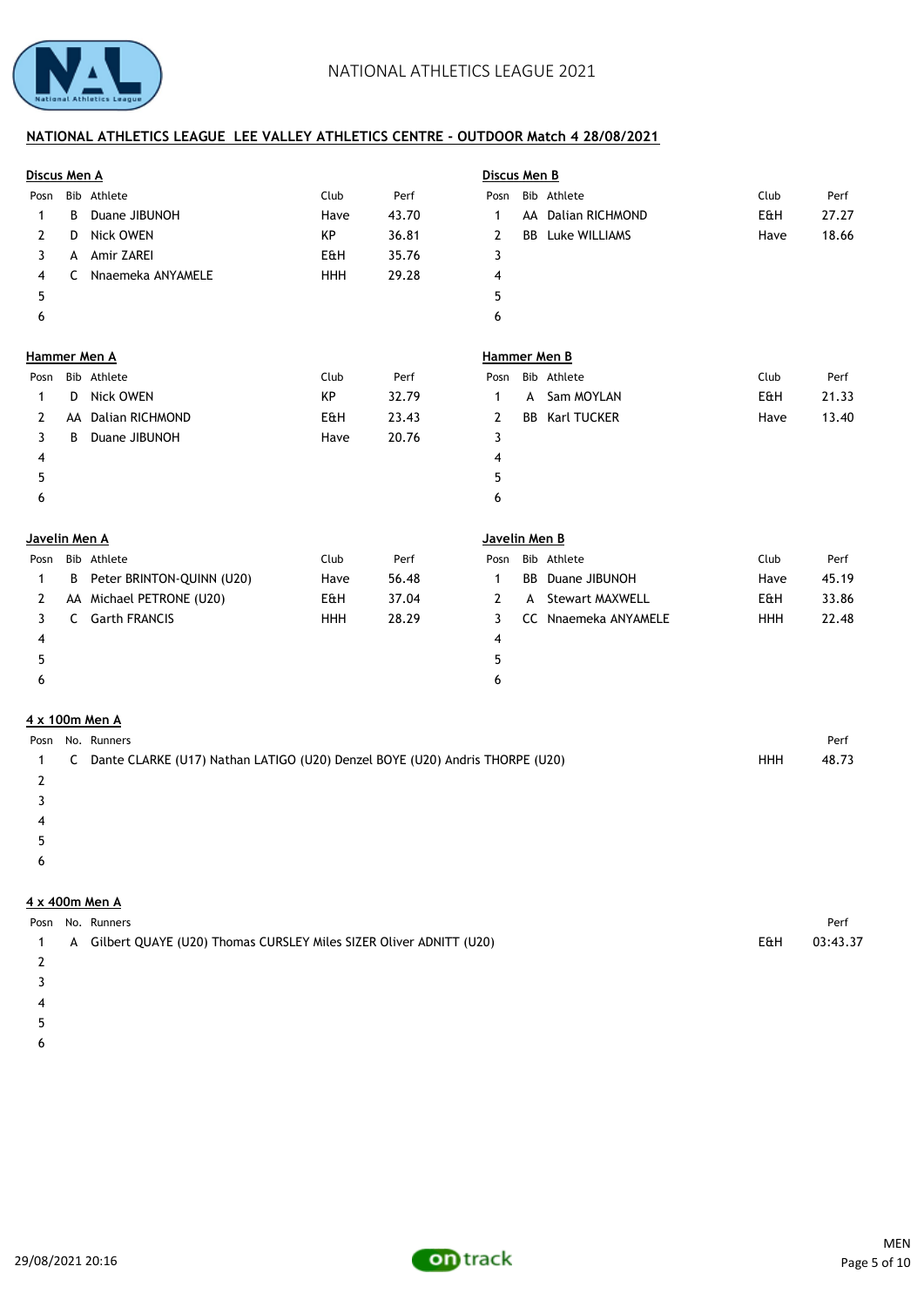

|                         |   | 100m Women A              | Wind | 2.4      | 100m Women B     |                           | Wind   | 2.4      |
|-------------------------|---|---------------------------|------|----------|------------------|---------------------------|--------|----------|
| Posn                    |   | No. Athlete               | Club | Perf     | Posn No. Athlete |                           | Club   | Perf     |
| 1                       | A | Emmanuella QUAYE (U17)    | E&H  | 12.02    | $\mathbf{1}$     | AA Elise MODESTE          | E&H    | 12.16    |
| 2                       | B | Esther AGNIMEL (U20)      | Have | 12.28    | $\overline{2}$   | CX Maleeka TAYLOR (U17)   | HHH NS | 13.05    |
| 3                       | C | Makarius MENSAH (U17)     | HHH  | 13.30    | 3                | CC Jaydine ROBINSON (U17) | HHH    | 13.11    |
| 4                       |   |                           |      |          | 4                | BB Shalom GBADEBO (U20)   | Have   | 13.32    |
| 5                       |   |                           |      |          | 5                |                           |        |          |
| 6                       |   |                           |      |          | 6                |                           |        |          |
|                         |   | 200m Women A              | Wind | 3.5      | 200m Women B     |                           | Wind   |          |
|                         |   | Posn No. Athlete          | Club | Perf     | Posn No. Athlete |                           | Club   | Perf     |
| 1                       | В | Olivia BOACHIE (U17)      | Have | 25.53    | $\mathbf 1$      |                           |        |          |
| $\overline{2}$          |   | BB Shalom GBADEBO (U20)   | Have | 28.10    | 2                |                           |        |          |
| 3                       |   |                           |      |          | 3                |                           |        |          |
| 4                       |   |                           |      |          | 4                |                           |        |          |
| 5                       |   |                           |      |          | 5                |                           |        |          |
| 6                       |   |                           |      |          | 6                |                           |        |          |
|                         |   | 400m Women A              |      |          | 400m Women B     |                           |        |          |
|                         |   | Posn No. Athlete          | Club | Perf     | Posn No. Athlete |                           | Club   | Perf     |
| 1                       | В | Stephanie OKORO (U17)     | Have | 58.23    | 1                |                           |        |          |
| $\overline{2}$          | C | Zoe TOMPKINS              | HHH  | 60.92    | $\overline{2}$   |                           |        |          |
| 3                       |   | CC Sarah GROVER           | HHH  | 64.23    | 3                |                           |        |          |
| $\overline{\mathbf{4}}$ |   | <b>BB</b> Nina BRENNAN    | Have | 65.57    | 4                |                           |        |          |
| 5                       |   |                           |      |          | 5                |                           |        |          |
| 6                       |   |                           |      |          | 6                |                           |        |          |
|                         |   | 800m Women A              |      |          | 800m Women B     |                           |        |          |
|                         |   | Posn No. Athlete          | Club | Perf     | Posn No. Athlete |                           | Club   | Perf     |
| 1                       | C | Zoe TOMPKINS              | HHH  | 02:18.72 | 1                |                           |        |          |
| 2                       | В | Molly SWEETMAN (U20)      | Have | 02:23.05 | 2                |                           |        |          |
| 3                       |   | BB Rebecca O'ROURKE (U20) | Have | 02:57.53 | 3                |                           |        |          |
| 4                       |   |                           |      |          | 4                |                           |        |          |
| 5                       |   |                           |      |          | 5                |                           |        |          |
| 6                       |   |                           |      |          | 6                |                           |        |          |
|                         |   | 1500m Women A             |      |          | 1500m Women B    |                           |        |          |
|                         |   | Posn No. Athlete          | Club | Perf     | Posn No. Athlete |                           | Club   | Perf     |
| 1                       | B | Natalie SEWELL (U17)      | Have | 04:42.13 | $\mathbf{1}$     | <b>BB</b> Sophie RAND     | Have   | 05:43.50 |
| $\overline{2}$          |   |                           |      |          | $\overline{2}$   |                           |        |          |
| 3                       |   |                           |      |          | 3                |                           |        |          |
| 4                       |   |                           |      |          | 4                |                           |        |          |
| 5                       |   |                           |      |          | 5                |                           |        |          |
| 6                       |   |                           |      |          | 6                |                           |        |          |
|                         |   |                           |      |          |                  |                           |        |          |

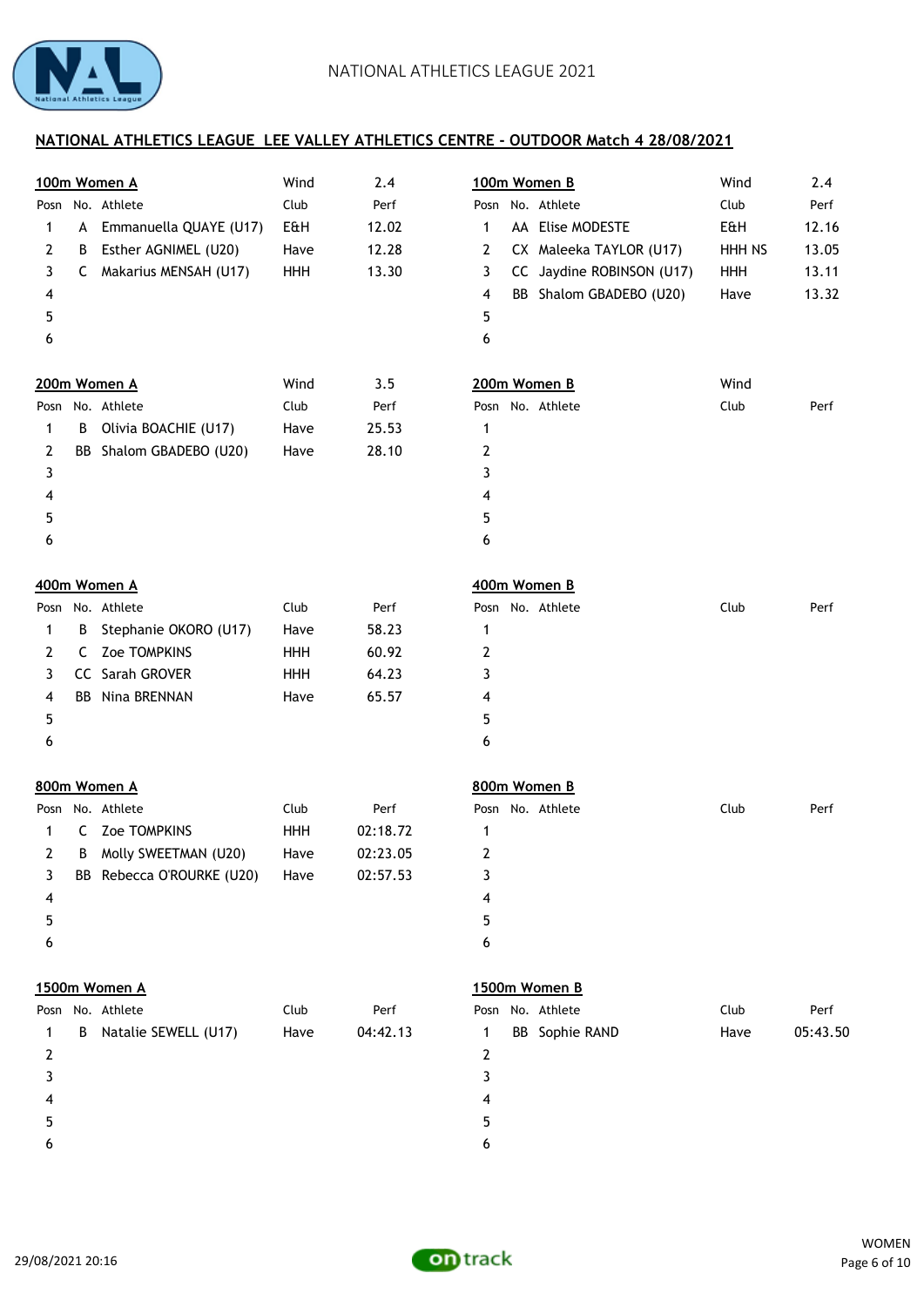

| No. Athlete<br>Club<br>Posn No. Athlete<br>Posn<br>Perf<br>Club<br>Perf<br>10:49.31<br>Sarah GROVER<br>HHH<br>C<br>1<br>1<br>$\overline{2}$<br>Morgan CAMPBELL<br>11:14.70<br>2<br>Have<br>B<br>3<br>3<br>4<br>4<br>5<br>5<br>6<br>6<br>2000m S/Chase Women A<br>2000m S/Chase Women B<br>No. Athlete<br>Posn No. Athlete<br>Club<br>Perf<br>Club<br>Perf<br>Posn<br>Sydney FOLEY (U20)<br>Have<br>07:36.77<br>$\mathbf{1}$<br>B<br>1<br>$\overline{2}$<br>2<br>3<br>3<br>4<br>4<br>5<br>5<br>6<br>6<br>400m Hurdles Women A<br>400m Hurdles Women B<br>No. Athlete<br>Club<br>Perf<br>Posn No. Athlete<br>Club<br>Perf<br>Posn<br><b>Felicity CLARKE</b><br>64.38<br>B<br>Have<br>1<br>1<br><b>Claire BRENNAN</b><br>Have<br>70.50<br>$\overline{2}$<br>2<br>BB<br>Lauren MACEY<br>70.91<br>3<br>E&H<br>3<br>A<br>4<br>4<br>5<br>5<br>6<br>6<br>100m Hurdles Women A<br>Wind<br>100m Hurdles Women B<br>Wind<br>1.4<br>Athlete<br>Club<br>Posn No. Athlete<br>Club<br>Perf<br>Posn<br>Perf<br>Chloe WILLIAMS<br>14.15<br>B<br>Have<br>$\mathbf 1$<br>1<br>Grace IYINBOR (U20)<br>16.20<br>$\overline{2}$<br>2<br>E&H<br>A<br><b>BB</b> Felicity CLARKE<br>Have<br>17.12<br>3<br>3<br>4<br>4<br>5<br>5<br>6<br>6<br>100m NS Women A<br>Wind<br>100m NS Women B<br>Wind<br>Posn No. Athlete<br>Club<br>Posn No. Athlete<br>Club<br>Perf<br>Perf<br>1<br>1<br>$\mathbf{2}$<br>2<br>3<br>3<br>4<br>4<br>5<br>5<br>6<br>6<br>7<br>7 |   | 3000m Women A |  | 3000m Women B |  |
|---------------------------------------------------------------------------------------------------------------------------------------------------------------------------------------------------------------------------------------------------------------------------------------------------------------------------------------------------------------------------------------------------------------------------------------------------------------------------------------------------------------------------------------------------------------------------------------------------------------------------------------------------------------------------------------------------------------------------------------------------------------------------------------------------------------------------------------------------------------------------------------------------------------------------------------------------------------------------------------------------------------------------------------------------------------------------------------------------------------------------------------------------------------------------------------------------------------------------------------------------------------------------------------------------------------------------------------------------------------------------------------------------------------------------------|---|---------------|--|---------------|--|
|                                                                                                                                                                                                                                                                                                                                                                                                                                                                                                                                                                                                                                                                                                                                                                                                                                                                                                                                                                                                                                                                                                                                                                                                                                                                                                                                                                                                                                 |   |               |  |               |  |
|                                                                                                                                                                                                                                                                                                                                                                                                                                                                                                                                                                                                                                                                                                                                                                                                                                                                                                                                                                                                                                                                                                                                                                                                                                                                                                                                                                                                                                 |   |               |  |               |  |
|                                                                                                                                                                                                                                                                                                                                                                                                                                                                                                                                                                                                                                                                                                                                                                                                                                                                                                                                                                                                                                                                                                                                                                                                                                                                                                                                                                                                                                 |   |               |  |               |  |
|                                                                                                                                                                                                                                                                                                                                                                                                                                                                                                                                                                                                                                                                                                                                                                                                                                                                                                                                                                                                                                                                                                                                                                                                                                                                                                                                                                                                                                 |   |               |  |               |  |
|                                                                                                                                                                                                                                                                                                                                                                                                                                                                                                                                                                                                                                                                                                                                                                                                                                                                                                                                                                                                                                                                                                                                                                                                                                                                                                                                                                                                                                 |   |               |  |               |  |
|                                                                                                                                                                                                                                                                                                                                                                                                                                                                                                                                                                                                                                                                                                                                                                                                                                                                                                                                                                                                                                                                                                                                                                                                                                                                                                                                                                                                                                 |   |               |  |               |  |
|                                                                                                                                                                                                                                                                                                                                                                                                                                                                                                                                                                                                                                                                                                                                                                                                                                                                                                                                                                                                                                                                                                                                                                                                                                                                                                                                                                                                                                 |   |               |  |               |  |
|                                                                                                                                                                                                                                                                                                                                                                                                                                                                                                                                                                                                                                                                                                                                                                                                                                                                                                                                                                                                                                                                                                                                                                                                                                                                                                                                                                                                                                 |   |               |  |               |  |
|                                                                                                                                                                                                                                                                                                                                                                                                                                                                                                                                                                                                                                                                                                                                                                                                                                                                                                                                                                                                                                                                                                                                                                                                                                                                                                                                                                                                                                 |   |               |  |               |  |
|                                                                                                                                                                                                                                                                                                                                                                                                                                                                                                                                                                                                                                                                                                                                                                                                                                                                                                                                                                                                                                                                                                                                                                                                                                                                                                                                                                                                                                 |   |               |  |               |  |
|                                                                                                                                                                                                                                                                                                                                                                                                                                                                                                                                                                                                                                                                                                                                                                                                                                                                                                                                                                                                                                                                                                                                                                                                                                                                                                                                                                                                                                 |   |               |  |               |  |
|                                                                                                                                                                                                                                                                                                                                                                                                                                                                                                                                                                                                                                                                                                                                                                                                                                                                                                                                                                                                                                                                                                                                                                                                                                                                                                                                                                                                                                 |   |               |  |               |  |
|                                                                                                                                                                                                                                                                                                                                                                                                                                                                                                                                                                                                                                                                                                                                                                                                                                                                                                                                                                                                                                                                                                                                                                                                                                                                                                                                                                                                                                 |   |               |  |               |  |
|                                                                                                                                                                                                                                                                                                                                                                                                                                                                                                                                                                                                                                                                                                                                                                                                                                                                                                                                                                                                                                                                                                                                                                                                                                                                                                                                                                                                                                 |   |               |  |               |  |
|                                                                                                                                                                                                                                                                                                                                                                                                                                                                                                                                                                                                                                                                                                                                                                                                                                                                                                                                                                                                                                                                                                                                                                                                                                                                                                                                                                                                                                 |   |               |  |               |  |
|                                                                                                                                                                                                                                                                                                                                                                                                                                                                                                                                                                                                                                                                                                                                                                                                                                                                                                                                                                                                                                                                                                                                                                                                                                                                                                                                                                                                                                 |   |               |  |               |  |
|                                                                                                                                                                                                                                                                                                                                                                                                                                                                                                                                                                                                                                                                                                                                                                                                                                                                                                                                                                                                                                                                                                                                                                                                                                                                                                                                                                                                                                 |   |               |  |               |  |
|                                                                                                                                                                                                                                                                                                                                                                                                                                                                                                                                                                                                                                                                                                                                                                                                                                                                                                                                                                                                                                                                                                                                                                                                                                                                                                                                                                                                                                 |   |               |  |               |  |
|                                                                                                                                                                                                                                                                                                                                                                                                                                                                                                                                                                                                                                                                                                                                                                                                                                                                                                                                                                                                                                                                                                                                                                                                                                                                                                                                                                                                                                 |   |               |  |               |  |
|                                                                                                                                                                                                                                                                                                                                                                                                                                                                                                                                                                                                                                                                                                                                                                                                                                                                                                                                                                                                                                                                                                                                                                                                                                                                                                                                                                                                                                 |   |               |  |               |  |
|                                                                                                                                                                                                                                                                                                                                                                                                                                                                                                                                                                                                                                                                                                                                                                                                                                                                                                                                                                                                                                                                                                                                                                                                                                                                                                                                                                                                                                 |   |               |  |               |  |
|                                                                                                                                                                                                                                                                                                                                                                                                                                                                                                                                                                                                                                                                                                                                                                                                                                                                                                                                                                                                                                                                                                                                                                                                                                                                                                                                                                                                                                 |   |               |  |               |  |
|                                                                                                                                                                                                                                                                                                                                                                                                                                                                                                                                                                                                                                                                                                                                                                                                                                                                                                                                                                                                                                                                                                                                                                                                                                                                                                                                                                                                                                 |   |               |  |               |  |
|                                                                                                                                                                                                                                                                                                                                                                                                                                                                                                                                                                                                                                                                                                                                                                                                                                                                                                                                                                                                                                                                                                                                                                                                                                                                                                                                                                                                                                 |   |               |  |               |  |
|                                                                                                                                                                                                                                                                                                                                                                                                                                                                                                                                                                                                                                                                                                                                                                                                                                                                                                                                                                                                                                                                                                                                                                                                                                                                                                                                                                                                                                 |   |               |  |               |  |
|                                                                                                                                                                                                                                                                                                                                                                                                                                                                                                                                                                                                                                                                                                                                                                                                                                                                                                                                                                                                                                                                                                                                                                                                                                                                                                                                                                                                                                 |   |               |  |               |  |
|                                                                                                                                                                                                                                                                                                                                                                                                                                                                                                                                                                                                                                                                                                                                                                                                                                                                                                                                                                                                                                                                                                                                                                                                                                                                                                                                                                                                                                 |   |               |  |               |  |
|                                                                                                                                                                                                                                                                                                                                                                                                                                                                                                                                                                                                                                                                                                                                                                                                                                                                                                                                                                                                                                                                                                                                                                                                                                                                                                                                                                                                                                 |   |               |  |               |  |
|                                                                                                                                                                                                                                                                                                                                                                                                                                                                                                                                                                                                                                                                                                                                                                                                                                                                                                                                                                                                                                                                                                                                                                                                                                                                                                                                                                                                                                 |   |               |  |               |  |
|                                                                                                                                                                                                                                                                                                                                                                                                                                                                                                                                                                                                                                                                                                                                                                                                                                                                                                                                                                                                                                                                                                                                                                                                                                                                                                                                                                                                                                 |   |               |  |               |  |
|                                                                                                                                                                                                                                                                                                                                                                                                                                                                                                                                                                                                                                                                                                                                                                                                                                                                                                                                                                                                                                                                                                                                                                                                                                                                                                                                                                                                                                 |   |               |  |               |  |
|                                                                                                                                                                                                                                                                                                                                                                                                                                                                                                                                                                                                                                                                                                                                                                                                                                                                                                                                                                                                                                                                                                                                                                                                                                                                                                                                                                                                                                 |   |               |  |               |  |
|                                                                                                                                                                                                                                                                                                                                                                                                                                                                                                                                                                                                                                                                                                                                                                                                                                                                                                                                                                                                                                                                                                                                                                                                                                                                                                                                                                                                                                 |   |               |  |               |  |
|                                                                                                                                                                                                                                                                                                                                                                                                                                                                                                                                                                                                                                                                                                                                                                                                                                                                                                                                                                                                                                                                                                                                                                                                                                                                                                                                                                                                                                 |   |               |  |               |  |
|                                                                                                                                                                                                                                                                                                                                                                                                                                                                                                                                                                                                                                                                                                                                                                                                                                                                                                                                                                                                                                                                                                                                                                                                                                                                                                                                                                                                                                 |   |               |  |               |  |
|                                                                                                                                                                                                                                                                                                                                                                                                                                                                                                                                                                                                                                                                                                                                                                                                                                                                                                                                                                                                                                                                                                                                                                                                                                                                                                                                                                                                                                 |   |               |  |               |  |
|                                                                                                                                                                                                                                                                                                                                                                                                                                                                                                                                                                                                                                                                                                                                                                                                                                                                                                                                                                                                                                                                                                                                                                                                                                                                                                                                                                                                                                 |   |               |  |               |  |
|                                                                                                                                                                                                                                                                                                                                                                                                                                                                                                                                                                                                                                                                                                                                                                                                                                                                                                                                                                                                                                                                                                                                                                                                                                                                                                                                                                                                                                 |   |               |  |               |  |
|                                                                                                                                                                                                                                                                                                                                                                                                                                                                                                                                                                                                                                                                                                                                                                                                                                                                                                                                                                                                                                                                                                                                                                                                                                                                                                                                                                                                                                 |   |               |  |               |  |
|                                                                                                                                                                                                                                                                                                                                                                                                                                                                                                                                                                                                                                                                                                                                                                                                                                                                                                                                                                                                                                                                                                                                                                                                                                                                                                                                                                                                                                 |   |               |  |               |  |
|                                                                                                                                                                                                                                                                                                                                                                                                                                                                                                                                                                                                                                                                                                                                                                                                                                                                                                                                                                                                                                                                                                                                                                                                                                                                                                                                                                                                                                 | 8 |               |  | 8             |  |

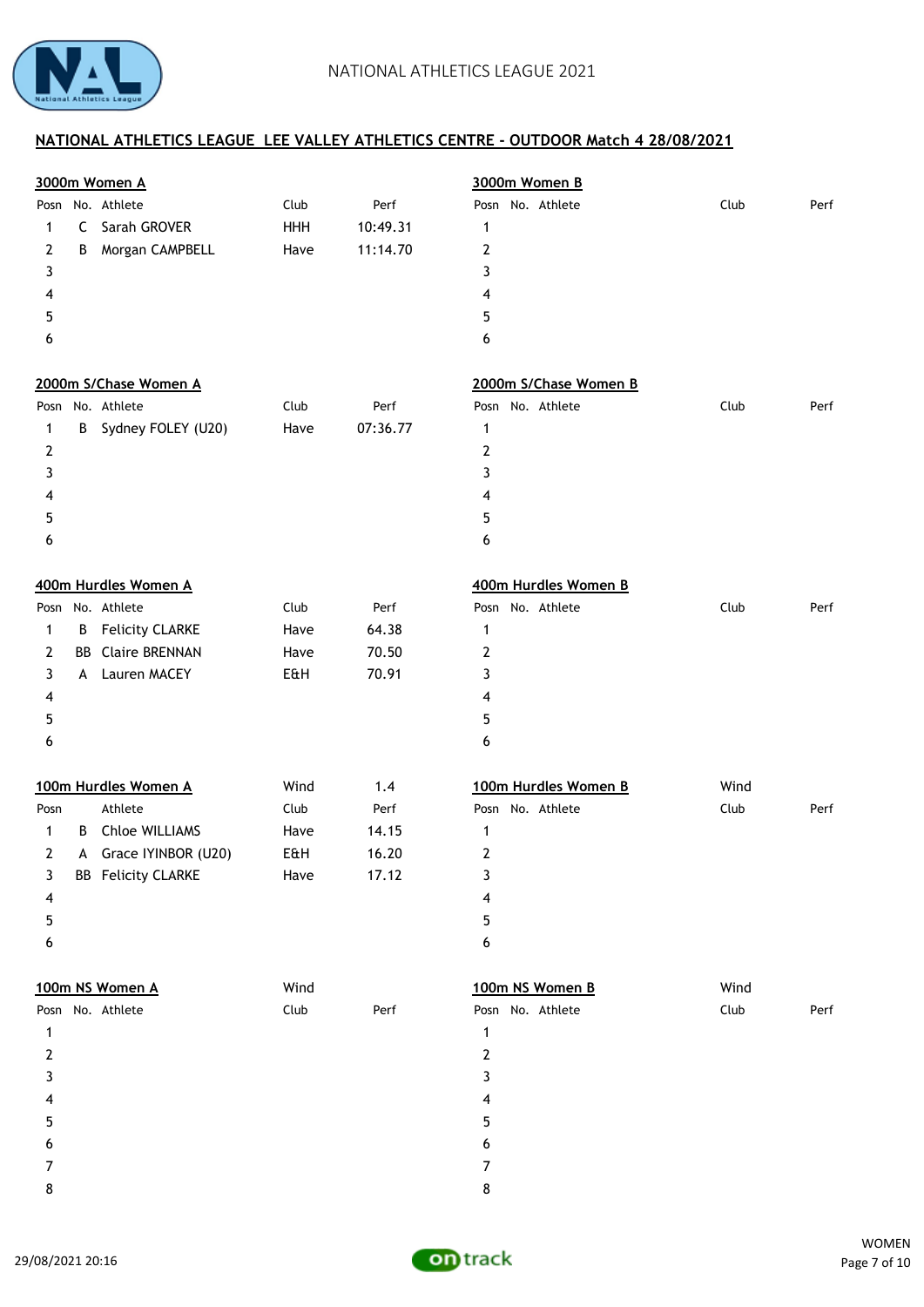

|      |    | Long Jump Women A      |            |      |     | Long Jump Women B |    |                       |      |      |     |
|------|----|------------------------|------------|------|-----|-------------------|----|-----------------------|------|------|-----|
| Posn |    | Bib Athlete            | Club       | Perf |     | Posn              |    | Bib Athlete           | Club | Perf |     |
| 1.   | B  | Stephanie OKORO (U17)  | Have       | 5.91 | 4.5 | 1                 | BB | Ellie WATSON          | Have | 3.86 | 2.4 |
| 2    |    | Jaydine ROBINSON (U17) | <b>HHH</b> | 4.37 | 3.6 | 2                 |    |                       |      |      |     |
| 3.   | AA | Mia WRIGHT (U20)       | E&H        | 4.08 | 5.3 | 3                 |    |                       |      |      |     |
| 4    |    |                        |            |      |     | 4                 |    |                       |      |      |     |
| 5    |    |                        |            |      |     | 5                 |    |                       |      |      |     |
| 6    |    |                        |            |      |     | 6                 |    |                       |      |      |     |
|      |    | High Jump Women A      |            |      |     |                   |    | High Jump Women B     |      |      |     |
| Posn |    | Bib Athlete            | Club       | Perf |     | Posn              |    | Bib Athlete           | Club | Perf |     |
|      | AA | Jessica SMITH          | E&H        | 1.45 |     | 1.                | A  | Grace IYINBOR (U20)   | E&H  | 1.40 |     |
|      | BB | Ellie WATSON           | Have       | 1.33 |     | $\mathbf{2}$      | B  | <b>Chloe WILLIAMS</b> | Have | 1.33 |     |

|      |    | Triple Jump Women A   |            |       |     | Triple Jump Women B |  |                           |      |      |  |
|------|----|-----------------------|------------|-------|-----|---------------------|--|---------------------------|------|------|--|
| Posn |    | Bib Athlete           | Club       | Perf  |     | Posn                |  | Bib Athlete               | Club | Perf |  |
| 1.   | c  | Makarius MENSAH (U17) | <b>HHH</b> | 10.85 | 2.0 | 1                   |  |                           |      |      |  |
| 2    | AA | Mia WRIGHT (U20)      | E&H        | 9.31  | 4.1 | 2                   |  |                           |      |      |  |
| 3    |    |                       |            |       |     | 3                   |  |                           |      |      |  |
| 4    |    |                       |            |       |     | 4                   |  |                           |      |      |  |
| 5    |    |                       |            |       |     | 5                   |  |                           |      |      |  |
| 6    |    |                       |            |       |     | 6                   |  |                           |      |      |  |
|      |    | Pole Vault Women A    |            |       |     |                     |  | <b>Pole Vault Women B</b> |      |      |  |
| Posn |    | Bib Athlete           | Club       | Perf  |     | Posn                |  | Bib Athlete               | Club | Perf |  |
|      | A  | Jenny SHEASBY         | E&H        | 2.63  |     |                     |  | AA Tolani ARADEON (U17)   | E&H  | 2.43 |  |

|      |   | Shot Women A            |      |      |      | Shot Women B |                             |      |      |  |  |
|------|---|-------------------------|------|------|------|--------------|-----------------------------|------|------|--|--|
| Posn |   | Bib Athlete             | Club | Perf | Posn |              | Bib Athlete                 | Club | Perf |  |  |
|      | А | <b>Melanie HARRISON</b> | E&H  | 9.84 |      |              | BB Anne-prisca DJONDO (U20) | Have | 9.09 |  |  |
|      | B | Alice BROWN (U20)       | Have | 9.18 | 2    |              | AA Jessica SMITH            | E&H  | 8.72 |  |  |
|      |   |                         |      |      | 3    |              |                             |      |      |  |  |
| 4    |   |                         |      |      | 4    |              |                             |      |      |  |  |
| 5    |   |                         |      |      | 5    |              |                             |      |      |  |  |
| 6    |   |                         |      |      | 6    |              |                             |      |      |  |  |
|      |   |                         |      |      |      |              |                             |      |      |  |  |

|     | Posn Bib Athlete                   | Club | Perf |
|-----|------------------------------------|------|------|
|     | 1 BB Anne-prisca DJONDO (U20) Have |      | 9.09 |
|     | 2 AA Jessica SMITH                 | E&H  | 8.72 |
| - 3 |                                    |      |      |

- 
- 
- 

29/08/2021 20:16

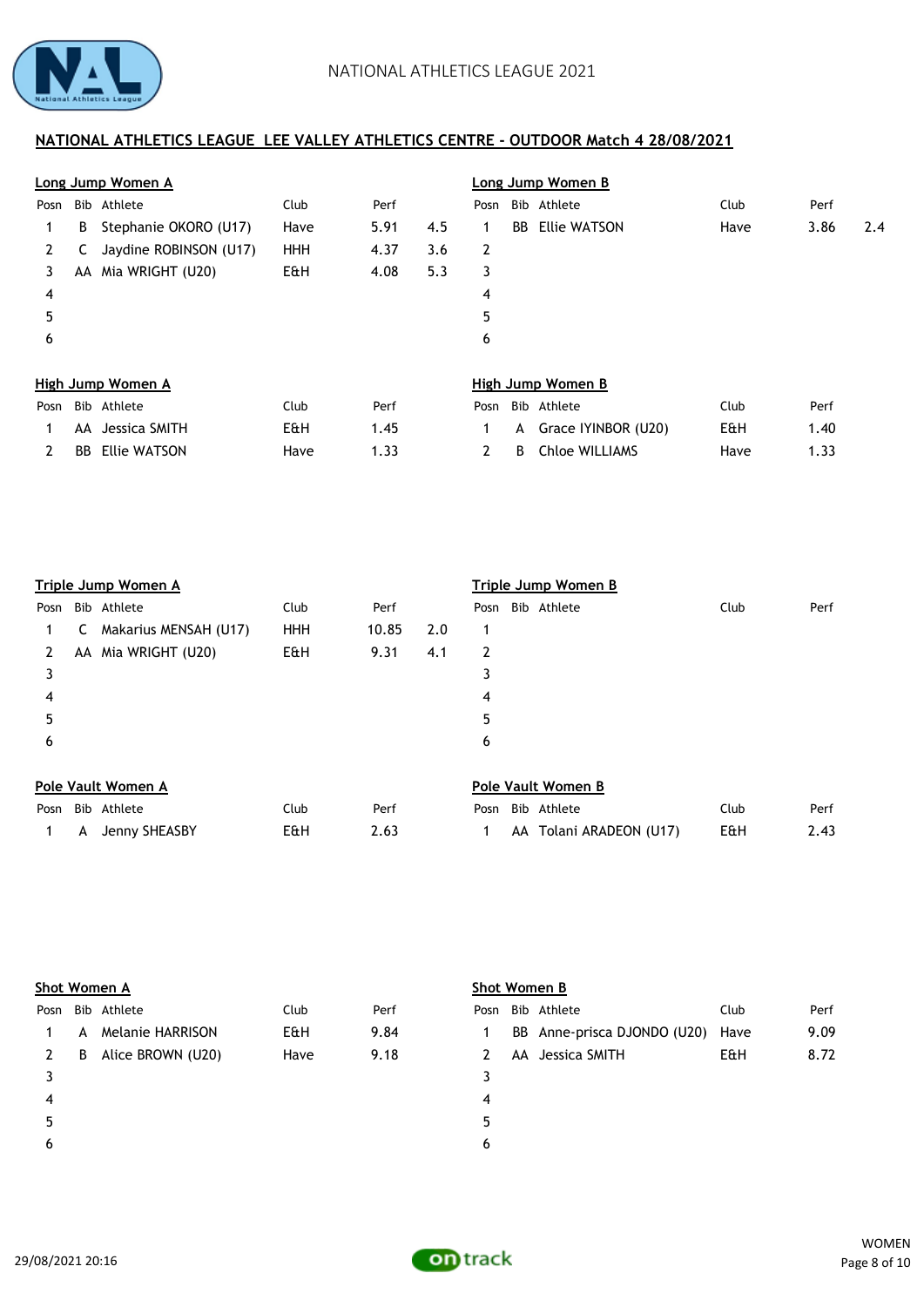

|      |   | Discus Women A                                                           |      |       |                 |   | Discus Women B              |      |       |
|------|---|--------------------------------------------------------------------------|------|-------|-----------------|---|-----------------------------|------|-------|
| Posn |   | Bib Athlete                                                              | Club | Perf  | Posn            |   | Bib Athlete                 | Club | Perf  |
| 1    | В | Alice BROWN (U20)                                                        | Have | 40.73 | 1               |   | BB Katie ENNIS (U17)        | Have | 31.18 |
| 2    | A | <b>Melanie HARRISON</b>                                                  | E&H  | 32.79 | 2               |   | AA Jessica SMITH            | E&H  | 22.61 |
| 3    |   |                                                                          |      |       | 3               |   |                             |      |       |
| 4    |   |                                                                          |      |       | 4               |   |                             |      |       |
| 5    |   |                                                                          |      |       | 5               |   |                             |      |       |
| 6    |   |                                                                          |      |       | 6               |   |                             |      |       |
|      |   | Hammer Women A                                                           |      |       |                 |   | Hammer Women B              |      |       |
| Posn |   | Bib Athlete                                                              | Club | Perf  | Posn            |   | Bib Athlete                 | Club | Perf  |
| 1    | A | <b>Melanie HARRISON</b>                                                  | E&H  | 31.18 | $\mathbf{1}$    |   | BB Anne-prisca DJONDO (U20) | Have | 8.71  |
| 2    |   | DD Natalie MILLER                                                        | KP   | 26.83 | 2               |   |                             |      |       |
| 3    | B | Nina BRENNAN                                                             | Have | 17.27 | 3               |   |                             |      |       |
| 4    |   |                                                                          |      |       | 4               |   |                             |      |       |
| 5    |   |                                                                          |      |       | 5               |   |                             |      |       |
| 6    |   |                                                                          |      |       | 6               |   |                             |      |       |
|      |   | Javelin Women A                                                          |      |       | Javelin Women B |   |                             |      |       |
| Posn |   | Bib Athlete                                                              | Club | Perf  | Posn            |   | Bib Athlete                 | Club | Perf  |
| 1    | D | Natalie MILLER (U20)                                                     | KP   | 24.03 | $\mathbf{1}$    | A | <b>Melanie HARRISON</b>     | E&H  | 22.46 |
| 2    |   | AA Jessica SMITH                                                         | E&H  | 23.11 | 2               |   |                             |      |       |
| 3    | B | <b>Claire BRENNAN</b>                                                    | Have | 19.16 | 3               |   |                             |      |       |
| 4    |   |                                                                          |      |       | 4               |   |                             |      |       |
| 5    |   |                                                                          |      |       | 5               |   |                             |      |       |
| 6    |   |                                                                          |      |       | 6               |   |                             |      |       |
|      |   | 4 x 100m Women A                                                         |      |       |                 |   |                             |      |       |
| Posn |   | No. Runners                                                              |      |       |                 |   |                             |      | Perf  |
| 1    | B | Felicity CLARKE Esther AGNIMEL (U20) Shalom GBADEBO (U20) Chloe WILLIAMS |      |       |                 |   |                             | Have | 52.40 |
|      |   |                                                                          |      |       |                 |   |                             |      |       |

2 C Shanice DALEY (U20) Maleeka TAYLOR (U17) Jaydine ROBINSON (U17) Makarius MENSAH (U17) HHH 53.22 3 4

- $5<sub>5</sub>$
- 
- $\epsilon$

# **4 x 400m Women A**

|  | Posn No. Runners                                                           |      | Perf     |
|--|----------------------------------------------------------------------------|------|----------|
|  | B Felicity CLARKE Natalie SEWELL (U17) Chloe WILLIAMS Olivia BOACHIE (U17) | Have | 04:05.81 |
|  |                                                                            |      |          |
|  |                                                                            |      |          |
|  |                                                                            |      |          |

- $5<sub>5</sub>$
- $\epsilon$